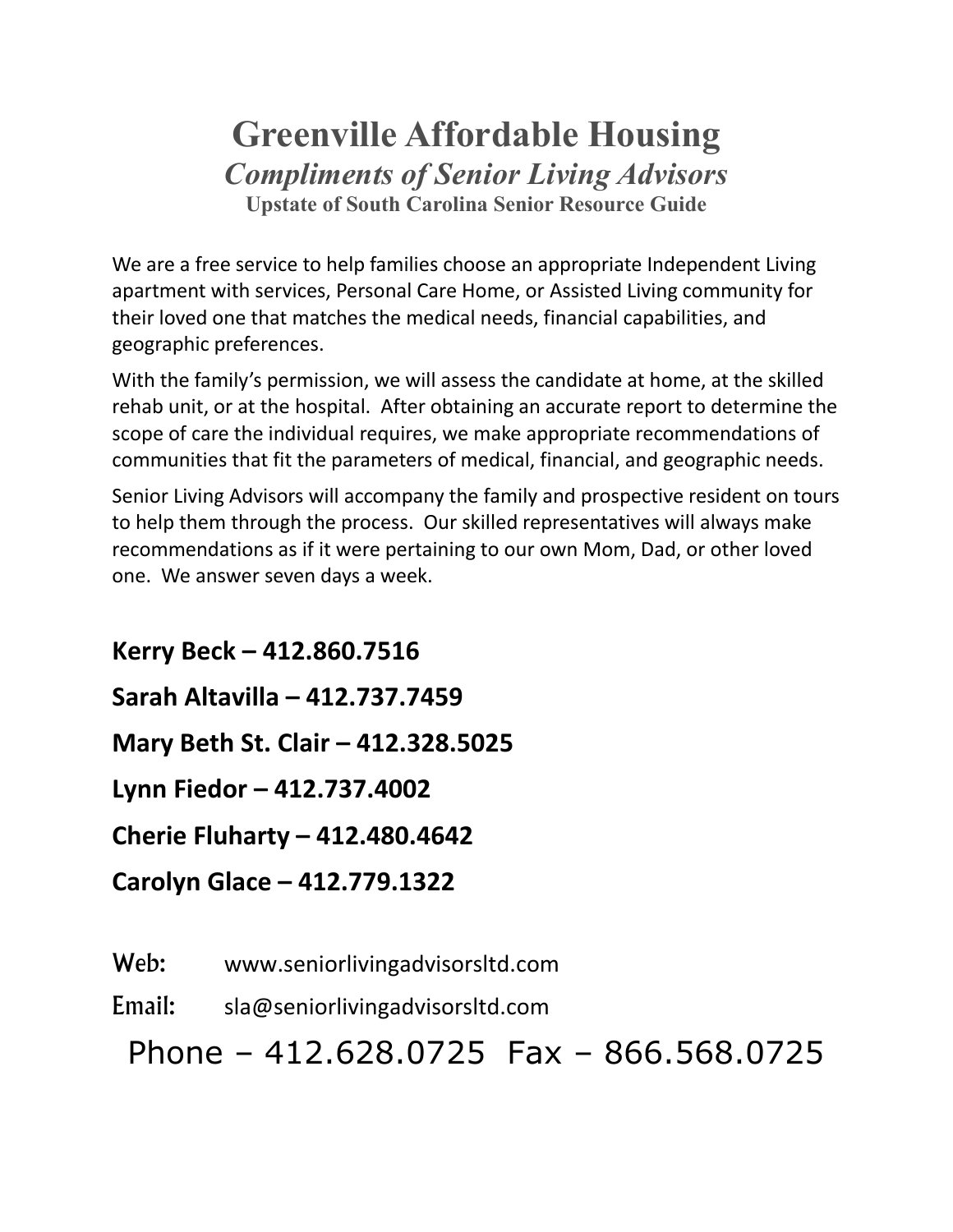## **AFFORDABLE HOUSING RESOURCES**

\*\*Please contact the agency/organization for more information on the listings\*\*

| AGENCY/ORGANIZATION                 | <b>ADDRESS</b><br>Greenville, SC (unless noted)    | <b>TELEPHONE</b><br>864 area code | <b>WEB ADDRESS</b>                                                                          |  |  |
|-------------------------------------|----------------------------------------------------|-----------------------------------|---------------------------------------------------------------------------------------------|--|--|
| <b>Homes for Rent</b>               |                                                    |                                   |                                                                                             |  |  |
| Allen Temple CEDC                   | 404 Vardry Street, 29601                           | 298-0077                          | http://www.allentemplecedc.org/                                                             |  |  |
| <b>Augusta Heights Apartments</b>   | 3014 Augusta Street, 29605                         | 277-9400                          | https://nhe-inc.com/properties/affordable/augusta-heights/                                  |  |  |
| <b>Avalon Apartments</b>            | 490 Wenwood Road, 29607                            | 297-8979                          |                                                                                             |  |  |
| <b>Evergreen Place</b>              | 102 Roosevelt Avenue, 29607                        | 271-0308                          | evergreenplaceaptsgreenville.com/index.aspx                                                 |  |  |
| Genesis Homes, Inc.                 | PO Box 5839<br>Greenville, SC 29606                | 735-8083                          | genesishomessc.org/contact/                                                                 |  |  |
| <b>Greenville Housing Authority</b> | 122 Edinburg Court, 29607                          | 467-4250                          | tgha.net/locations/list                                                                     |  |  |
| <b>Holly Springs Apartments</b>     | 300 Wilhelm Winter Street<br>Travelers Rest, 29690 | 834-7052                          | boydmanagement.com/sc/holly-springs-apartments/                                             |  |  |
| Homes of Hope                       | 3 Dunean Street, 29611                             | 269-4663                          | homesofhope.org/                                                                            |  |  |
| <b>Heritage Community</b>           | 200 Clark Street, 29607                            | 250-9126                          | heritagecommunityapts.com/                                                                  |  |  |
| Magnolia Place/ Azalea Place        | 669 Rutherford Road, 29609                         | 242-9003                          | affordablehousingonline.com/housing-<br>search/SouthCarolina/Greenville/Azalea-Place/16219/ |  |  |
| <b>Mulberry Court</b>               | 101 Mulberry Street, 29601                         | 298-8000                          | mercyhousing.org/SC-Mulberry-Court                                                          |  |  |
| Nehemiah Community Revitalization   | 111 S. Main Street<br>Suite C - Greer, 29650       | 655-5855                          | nehemiahcrc.org                                                                             |  |  |
| <b>Oakcrest Apartments</b>          | 250 Little Texas Road<br>Travelers Rest, 29690     | 834-7519                          | boydmanagement.com/sc/oakcrest/                                                             |  |  |
| Parker at Cone - Phase I            | 1000 Parker Cone Way, 29609                        | 252-4216                          | flatironenterprises.com/portfolio/affordable-housing.php                                    |  |  |
| Parker at Cone - Phase II           | 1000 Parker Cone Way, 29609                        | 520-1435                          | flatironenterprises.com/portfolio/affordable-housing.php                                    |  |  |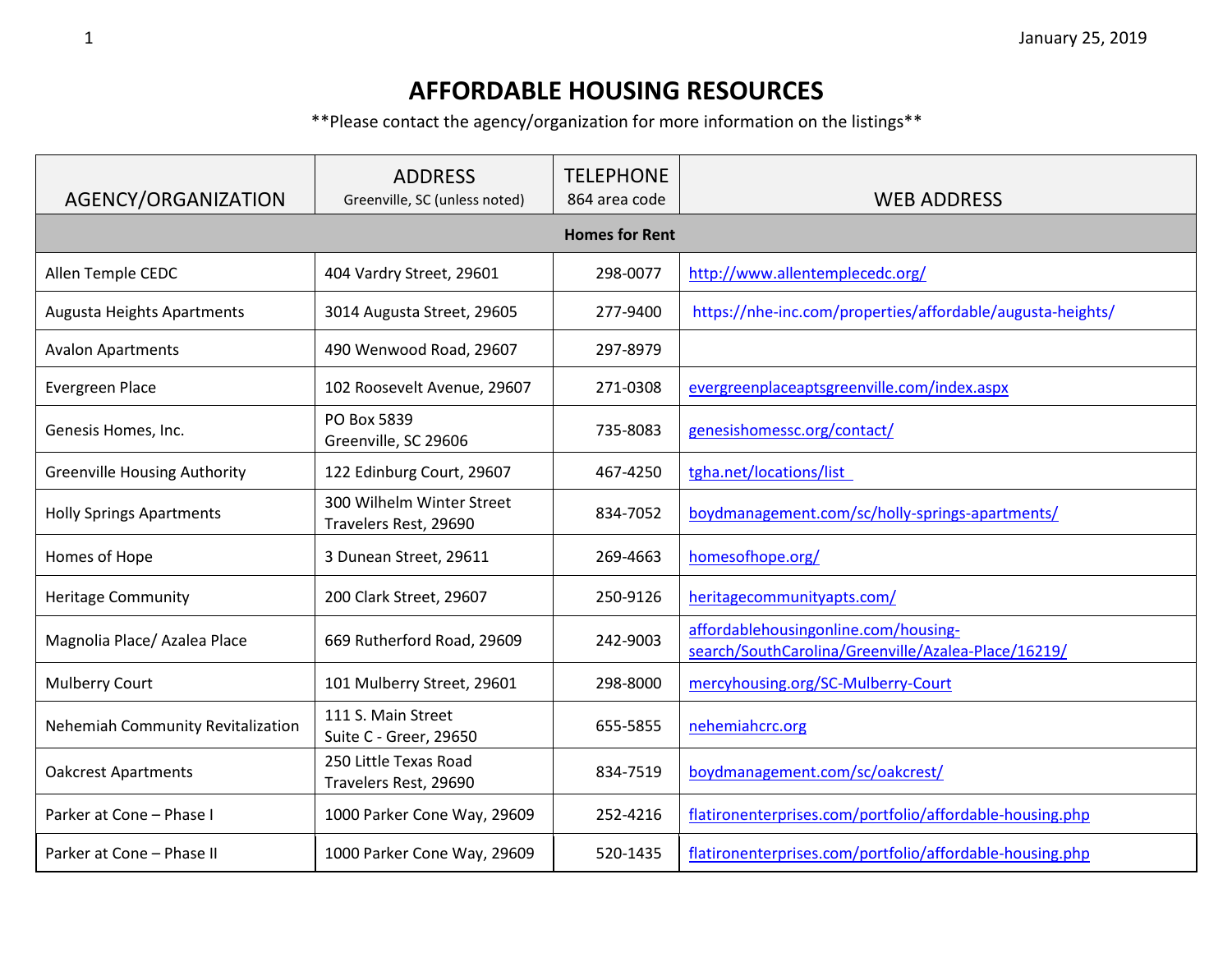| Parkside at Verdae                | 740 Woodruff Road, 29607                 | 509-1005 | prestwickcompanies.com/#!projects/c6l3                        |
|-----------------------------------|------------------------------------------|----------|---------------------------------------------------------------|
| Pelham Village Apartments         | 1001 Toscano Court, 29615                | 297-1155 | pelhamvillageapts.com/default.html                            |
| <b>Shemwood Crossing</b>          | 100 Shemwood Lane, 29605                 | 277-1508 |                                                               |
| Soteria CDC                       | 210 Shaw Street, 29609                   | 272-0681 | soteriacdc.org/programs                                       |
| <b>United Housing Connections</b> | 135 Edinburgh Court<br>Suite 100B, 29607 | 241-0462 | unitedhousing connections.org/                                |
| <b>Woodstream Apartments</b>      | 2735 Anderson Road, 29611                | 269-2474 | http://westminstercompany.com/property/woodstream-apartments/ |

| <b>Property Management Companies</b> |                              |          |                                    |  |
|--------------------------------------|------------------------------|----------|------------------------------------|--|
| Alpha Property, LLC                  | 715 Pendleton Street, 29601  | 335-8683 | https://alphapropertysc.com        |  |
| <b>Augusta Road Apartments</b>       | 5300 Augusta Road, 29605     | 438-2159 | https://www.leasegreenville.com    |  |
| Eagle Trace Apartments               | 1 Lakeside Road - #20, 29611 | 438-3992 | https://www.eagletraceapt.com      |  |
| L & R Properties                     | 210 Howe Street, 29601       | 242-1435 |                                    |  |
| <b>NHE</b>                           | 5 Legacy Park Road, 29607    | 467-1600 | https://www.nhe-inc.com            |  |
| <b>Reedy Property Group</b>          | 903 Pendleton Street, 29601  | 568-5102 | https://www.reedypropertygroup.com |  |
| <b>Stone Property Management</b>     | 13 N. Irvine Street, 29601   | 271-4442 | https://www.stoneprop.com          |  |
| The Real Estate Center               | 1435 Augusta Street, 29605   | 271-1950 | https://www.realestate-center.net  |  |
| <b>Tinsley Real Estate</b>           | 711 Pendleton Street, 29601  | 235-8911 | https://www.tinsleyrealestate.com  |  |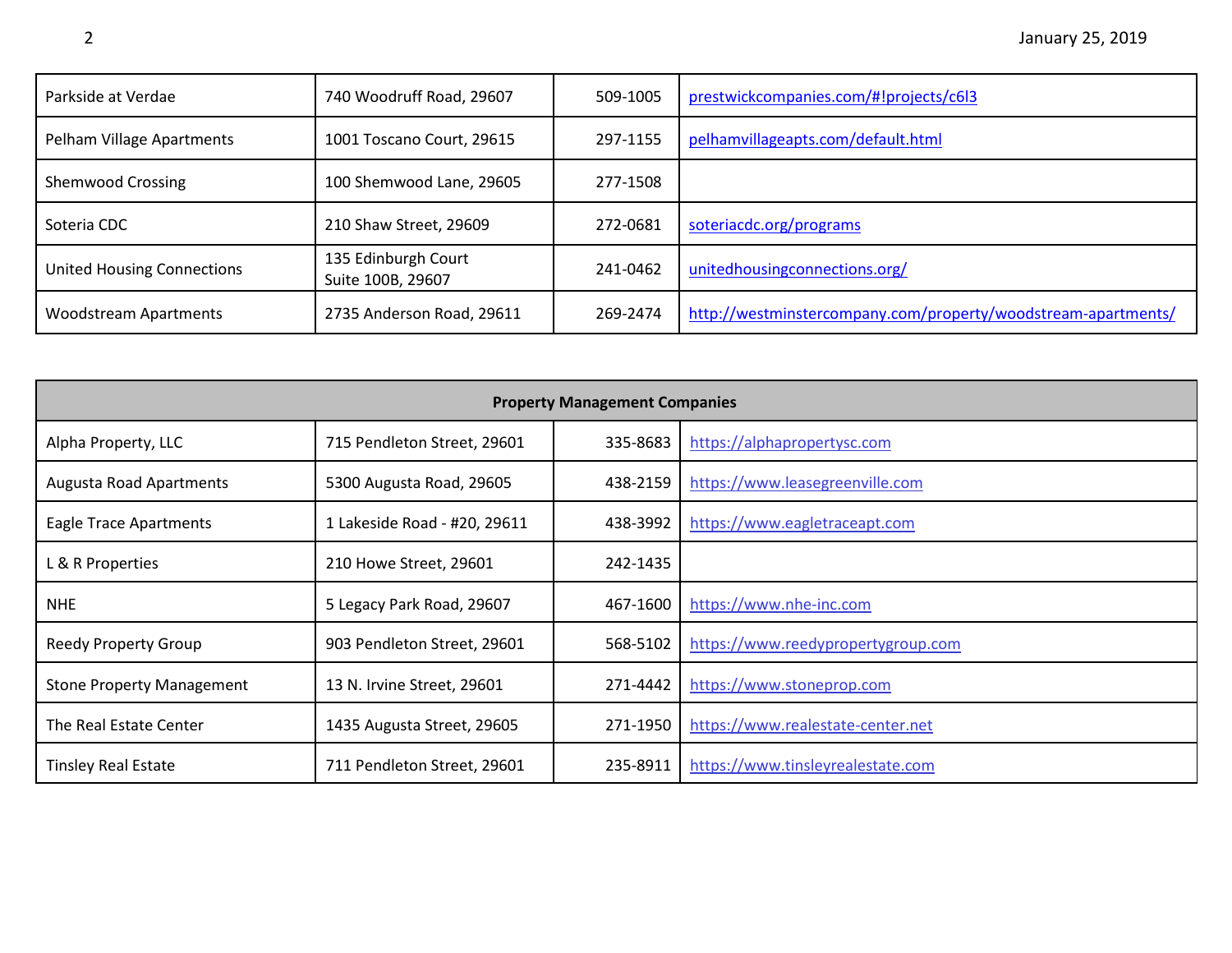| <b>Homes for Sale</b>                                                                           |                           |  |                                                                      |  |
|-------------------------------------------------------------------------------------------------|---------------------------|--|----------------------------------------------------------------------|--|
| Mt. Eustis Corners - Genesis Homes,<br>Quinn Satterfield Builders and the<br>City of Greenville | 206 S. Main Street, 29601 |  | 467-4570   http://www.greenvillesc.gov/DocumentCenter/Home/View/7603 |  |

| <b>Homes for Seniors</b>                                                     |                                 |          |                                                                                             |  |
|------------------------------------------------------------------------------|---------------------------------|----------|---------------------------------------------------------------------------------------------|--|
| <b>AHEPA 242 Apartments</b>                                                  | 407 Woods Lake Road, 29607      | 297-4993 | ahepahousing.org/listings/south-carolina/greenville-sc-ahepa-<br>242senior-citizen-housing+ |  |
| Antioch Housing - RG Properties                                              | 100/102/104 Pack Street, 29611  | 298-0446 | www.rgpofsc.com                                                                             |  |
| <b>Brockwood Homes</b>                                                       | 801 W. Washington Street, 29601 | 233-9286 |                                                                                             |  |
| Brookside Gardens-<br><b>United Management Services</b>                      | 25 Brookside Circle, 29609      | 631-1119 |                                                                                             |  |
| Charleston Place/ Arcadia Hills -<br>C. F. Lane Company                      | 10 McAlister Road, 29607        | 232-1510 | tgha.net/locations/detail/127                                                               |  |
| <b>Gandy Allmon Manor</b>                                                    | 218 S. Memminger Street, 29601  | 240-8463 |                                                                                             |  |
| Garden Apartments-<br><b>Greenville Housing Authority</b>                    | 80 Thruston Street, 29605       | 467-4285 | tgha.net/locations/detail/124                                                               |  |
| Gower Place Apartments -<br>Julie-Ann Dixon                                  | 427 Birnie Street, 29611        | 520-1237 |                                                                                             |  |
| The View Landwood Ridge -<br><b>United Management Services</b>               | 200 McAlister Road, 29607       | 250-1026 | unitedmgtsvc.com/our-communities/the-view-at-landwood-ridge/                                |  |
| Leach Street Place, Phoenix Trace, etc.<br><b>Greenville Housing Futures</b> | 100 Lavinia Avenue, 29601       | 370-2020 | greenvillehousingfutures.com/index.html                                                     |  |
| The Greenville Summit                                                        | 201 W. Washington Street, 29601 | 242-6324 | greenvillesc.gov/EconDev/Downtown/DowntownAptCondos.aspx                                    |  |
| The Oaks at Laurel Bay - Vista Capital                                       | 667 Rutherford Road, 29609      | 242-9003 | vistacapitalmanagementgroup.com/home/                                                       |  |
| <b>Towers East</b>                                                           | 415 N. Main Street, 29601       |          | 232-1041 greenvillesc.gov/EconDev/Downtown/DowntownAptCondos.aspx                           |  |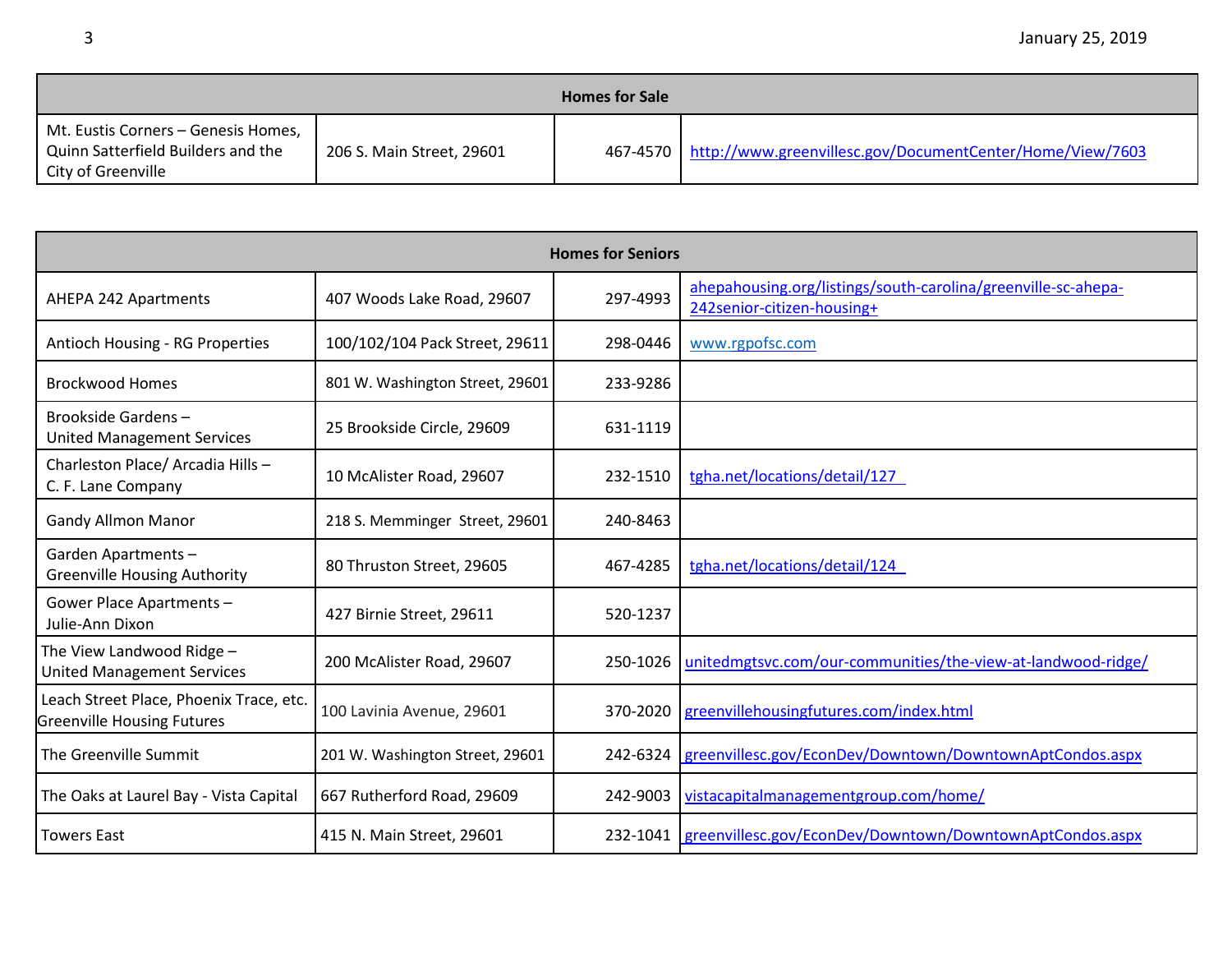| <b>Emergency Mortgage/Rent/Utility Assistance</b>             |                                           |                      |                                                         |                                                                                   |
|---------------------------------------------------------------|-------------------------------------------|----------------------|---------------------------------------------------------|-----------------------------------------------------------------------------------|
| <b>Buncombe St. United Methodist</b><br><b>Church</b>         | 200 Buncombe Street, 29601                | 235-6011             | Rent, Mortgage, and Utilities                           | Call Mondays at 9 a.m. for<br>appointment                                         |
| <b>Catholic Charities</b>                                     | 204 Douthit Street, 29601                 | 242-2233<br>ext. 206 | <b>Rent and Utilities</b>                               | Monday - Friday 9 a.m. to 12 p.m.                                                 |
| <b>Greenville County</b><br><b>Human Relations Commission</b> | 301 University Ridge<br>Suite 1600, 29601 | 467-7095             | Mortgage and Rental<br>Assistance, Reverse<br>Mortgages | Call for an appointment                                                           |
| Prince of Peace Catholic Church                               | 1209 Brushy Creek Road, 29687             | 331-3937             | Utilities - Gas, Water, Electric                        | Call for appointment.                                                             |
| Redemption World Outreach Center                              | 74 Byrdland Drive, 29607                  | 281-1520<br>ext 1108 | Food and clothing                                       | Monday - Thursday 10 a.m. to Noon<br>and $2 - 4$ p.m.                             |
| <b>Salem United Methodist</b>                                 | 2700 White Horse Road, 29611              | 269-1191             | Food                                                    | Wednesday 10 to 11:30 a.m.                                                        |
| Salvation Army                                                | 417 Rutherford Street, 29609              | 235-4803             | <b>Rent and Utilities</b>                               | Call Monday at 8 a.m. First 20 callers<br>will speak to someone for appointments. |
| <b>SHARE</b>                                                  | 254 S. Pleasantburg Drive, 29607          | 269-0700             | <b>Rent and Utilities</b>                               | Call for appointment                                                              |
| St. Mary Magdalene Catholic Church                            | 252 Woodruff Road<br>Simpsonville, 29681  | 288-4884<br>ext. 233 | Utilities and food                                      | Monday at 9 a.m.                                                                  |
| <b>United Ministries</b>                                      | 606 Pendleton Street, 29601               | 335-2603             | Rent and Utilities, Food                                | Call Monday at 8:30 a.m. First 25<br>callers are accepted for appointments        |
| Urban League of the Upstate                                   | 15 Regency Hill Drive, 29607              | 244-3862             | <b>Rent and Utilities</b>                               | Monday - Friday, 8:30 to 5:00. Press 8<br>to leave message or speak to someone    |

| <b>Other Area-Specific Emergency Services</b>        |                                                                             |          |                                                                                                                         |                                                                                                                             |
|------------------------------------------------------|-----------------------------------------------------------------------------|----------|-------------------------------------------------------------------------------------------------------------------------|-----------------------------------------------------------------------------------------------------------------------------|
| Golden Strip Emergency Relief and<br>Resource Agency | Greenville County south of I-85,<br>and Laurens County north of<br>Hwy. 101 | 688-2233 | Utilities, Rent, Prescriptions, Food                                                                                    | Weekdays, 9 to 11:30 a.m.;<br>Wednesdays, 1 to 3:30 p.m.;<br>Golden Strip residents only                                    |
| <b>Greer Relief and Resources Agency</b>             | 202 Victoria St., Greer, 29652                                              | 848-5355 | Rent, Mortgage, Utilities,<br>Prescriptions, Food,<br>Emergencycall Cell Phones -<br>Services vary by resident location | Weekdays 9 to 11 a.m.;<br>Monday, Tuesday, Thursday 1:30 to<br>4 p.m. Orientation registration:<br>greerrelief.org/get-help |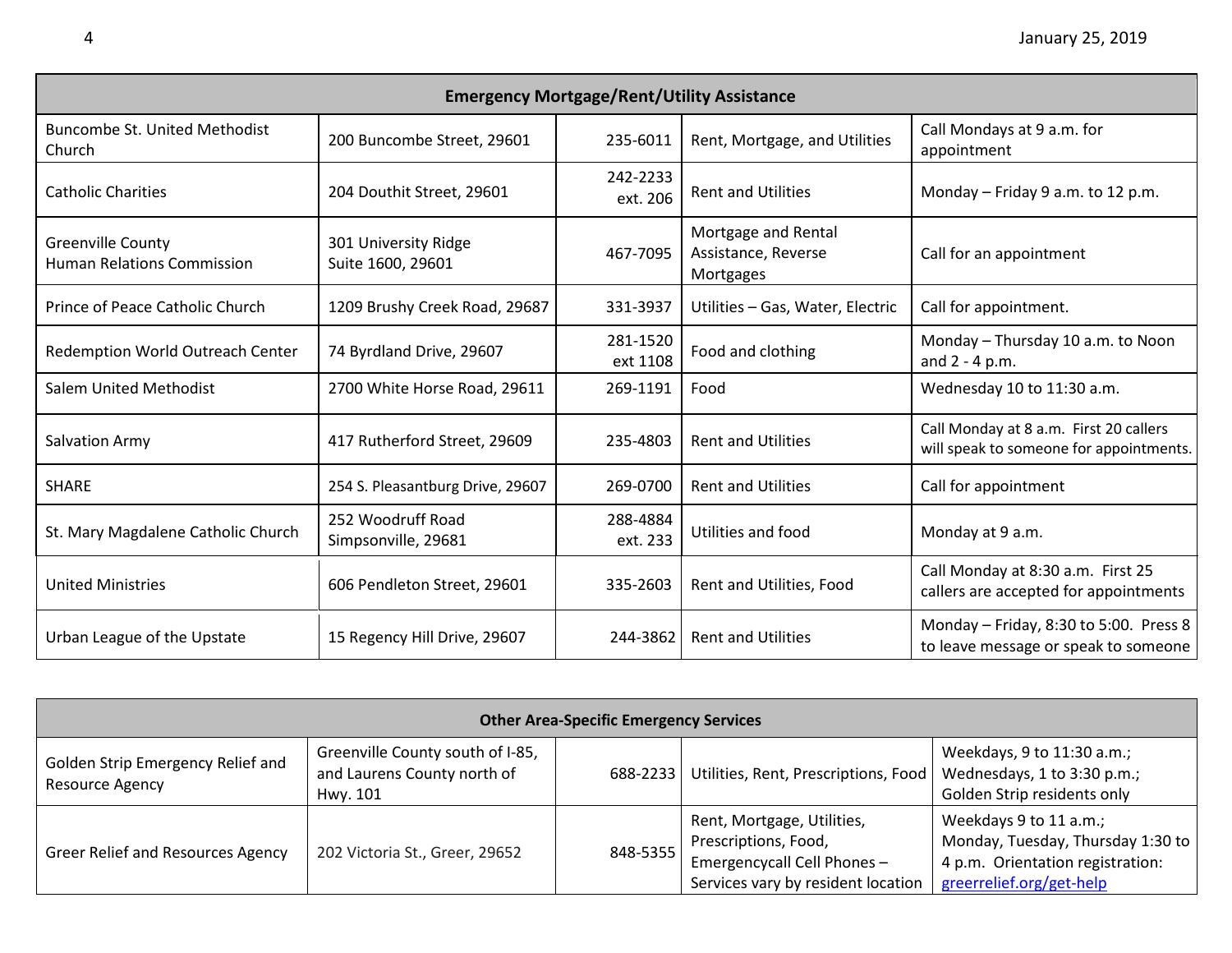| N. Greenville Food Crisis Ministry | Berea, Cherrydale, Furman,<br>Greer, Marietta, Travelers Rest |  | 834-7342 Rent, Utilities, Food, Clothing,<br>Medicines | Monday - Thursday, 9 to 11 a.m. |
|------------------------------------|---------------------------------------------------------------|--|--------------------------------------------------------|---------------------------------|
|------------------------------------|---------------------------------------------------------------|--|--------------------------------------------------------|---------------------------------|

| Homeless/Emergency Food/Shelter                                   |                                               |          |                                                                                          |                                                                                                |
|-------------------------------------------------------------------|-----------------------------------------------|----------|------------------------------------------------------------------------------------------|------------------------------------------------------------------------------------------------|
| Berea First Baptist Church                                        | 529 Farrs Bridge Road, 29611                  | 246-1921 | Food and Clothing                                                                        | Tuesday 9:30 to 11:30                                                                          |
| <b>DSS</b>                                                        | 301 University Ridge, 29601                   | 467-7700 | SNAP                                                                                     | Monday - Friday 8:00 to 12:00 or<br>apply at https://scmapp.sc.gov/                            |
| God's Pantry                                                      | 1100 Log Shoals Road<br><b>Mauldin, 29662</b> | 963-4549 | Food                                                                                     | Monday, Tuesday, Thursday<br>$8:45 - 11:45$ a.m.                                               |
| Greenville Area Interfaith Hospitality<br>Network (GAIHN)         | 40 John McCarroll Way, 29607                  | 271-3424 | Shelter and Food on a nightby<br>night basis                                             | Call for an interview                                                                          |
| <b>Greenville Baptist Association</b><br>Crisis Centers, Eastside | 12 Ebaugh Avenue, 29607                       | 242-9083 | Food                                                                                     | Monday, Tuesday, Thursday, Friday: 9<br>a.m. - Noon                                            |
| <b>Greenville Baptist Association</b><br>Crisis Centers, Westside | 301 Woodside Avenue, 29611                    | 271-2781 | Food                                                                                     | Monday, Tuesday, Thursday:<br>10<br>a.m. to Noon                                               |
| Harvest Hope Food Bank                                            | 2818 White Horse Road, 29611                  | 281-3995 | Boxes of food to take home<br>once/30 days; Photo id and<br>children's SS cards required | Monday-Friday 9 a.m. to 3 p.m.,<br>closed first business day of month                          |
| <b>Laurel Creek United Methodist</b><br>Church                    | 3598 Laurens Road, 29607                      | 297-8463 | Food                                                                                     | 2 <sup>nd</sup> and 4 <sup>th</sup> Wednesday of each month<br>9:30 to 11 a.m.                 |
| Meals on Wheels $-$ for<br><b>Homebound Persons</b>               | 15 Oregon Street, 29605                       | 233-6565 | mealsonwheelsgreenville.org/                                                             |                                                                                                |
| Miracle Hill Ministries-<br><b>Greenville Rescue Mission</b>      | 575 W. Washington Street<br>29601             | 242-6933 | Shelter and food for men only;<br>a few apartments are<br>available for families         | Vacancies dependent upon<br>availability; Monday - Friday: Be<br>onsite at 6 a.m. to register. |
| Miracle Hill Ministries -<br>Shepherd's Gate                      | 11 Regency Hill Drive, 29607                  | 268-5589 | Shelter and food for women<br>and children only                                          | Vacancies dependent upon availability                                                          |
| Piedmont Emergency Relief Center                                  | 3 Main Street<br>Piedmont, 29673              | 845-5535 | Food                                                                                     | Monday 9 a.m. to Noon<br>Tuesday & Thursday 4 to 7 p.m.<br>Saturday 9 a.m. to Noon             |
| <b>Project Care</b>                                               | 218 Viola Street, 29601                       | 467-0102 | Shelter for homeless who are<br>HIV positive                                             | Limited availability, call for<br>assessment                                                   |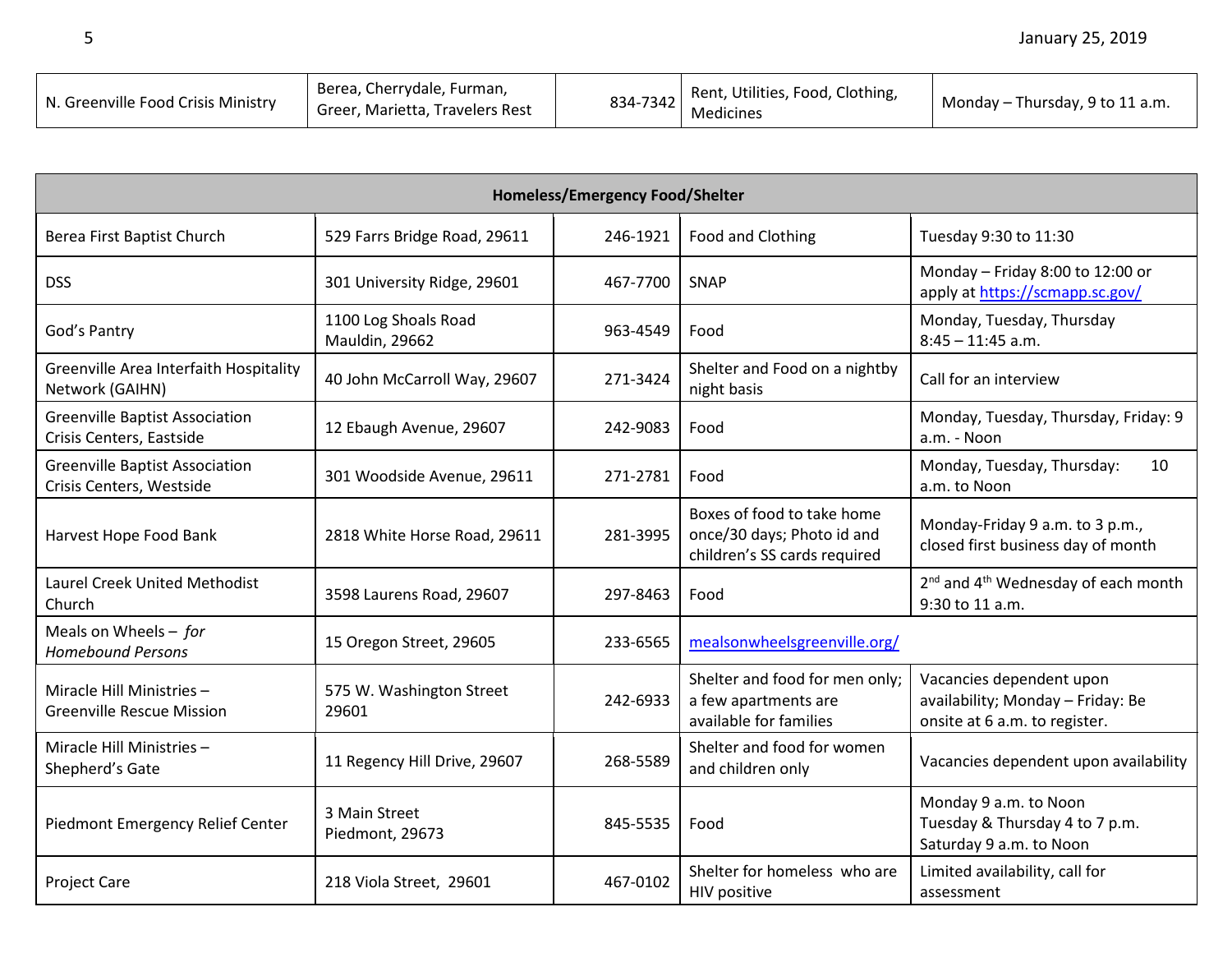| Project Host                       | 525 S. Academy Street, 29601                     | 235-3403                                                         | Lunch provided except<br>Saturday, 11 a.m. - Noon                                                       | No appointment needed                                                                                         |
|------------------------------------|--------------------------------------------------|------------------------------------------------------------------|---------------------------------------------------------------------------------------------------------|---------------------------------------------------------------------------------------------------------------|
| Redemption                         | 635 Haywood Road, 29607                          | 281-1520                                                         | Food, clothing, and medical<br>assistance                                                               | Monday and Wednesday 10 a.m. to<br>Noon; Tuesday Noon to 4 p.m.; and<br>Thursday 10 a.m. to Noon, 2 to 5 p.m. |
| Safe Harbor                        | 429 North Main Street, 29601                     | 467-1177<br>24-hr crisis<br>line: (800)<br>291-2139              | Shelter and care for victims of<br>domestic violence, women<br>and children only                        | Call for assessment                                                                                           |
| Salem United Methodist Church      | 2700 White Horse Road, 29611                     | 269-1191                                                         | Food                                                                                                    | Wednesday 10 to 11:30 a.m.                                                                                    |
| Salvation Army                     | 417 Rutherford Street, 29609                     | 235-4803                                                         | Food and Shelter for Men,<br>Women, Children                                                            | Call to check availability                                                                                    |
| Samaritan House                    | 105 Old Augusta Road, 29605                      | 299-5898                                                         | Food                                                                                                    | Thursdays 9 a.m. to 2 p.m.                                                                                    |
| <b>SC Housing</b>                  | 300-C Outlet Pointe Blvd.,<br>Columbia, SC 29210 | 1-877-424-<br>3838 (national<br>call center for<br>homeless vet) | <b>Veterans needing Assistance</b><br>with housing, replacement of<br>medication and/or medical<br>care | 1-877-WAR-VETS (927-8387) is 24/7<br>(for combat veterans)                                                    |
| <b>SHARE</b>                       | 254 S. Pleasantburg Drive, 29607                 | 269-0700                                                         | <b>Transitional Housing</b>                                                                             | Call for assessment.                                                                                          |
| Soteria CDC                        | 210 Shaw Street, 29609                           | 272-0681                                                         | Food                                                                                                    | Monday - Thursday 9 a.m. to 5 p.m.                                                                            |
| <b>Triune Mercy Center</b>         | 222 Rutherford Street, 29609                     | 233-8020                                                         | Food                                                                                                    | First 50 people Wednesday 9 to 11<br>a.m.; Hot meals served at Noon<br>Saturday and 5 p.m. on Sunday          |
| <b>Turning Point</b>               | 24 Bruce Road, 29605                             | 299-0090                                                         | <b>Transitional Housing for Adult</b><br>Men in Substance Abuse<br>Recovery                             | Call for assessment                                                                                           |
| United Housing Connections         | 135 Edinburgh Court<br>Suite 100B, 29607         | 241-0462                                                         | Shelter for men, women, and<br>children                                                                 | Call for availability                                                                                         |
| United Ministries - Place of Hope  | 40 John McCarroll Way, 29607                     | 232-6463                                                         | Day shelter for showers,<br>laundry, identification and<br>travelers assistance / Food                  | Walk-ins welcome Monday to Friday<br>from 8 to 11 a.m.                                                        |
| <b>United Veterans Association</b> | 20 3rd Street, 29611                             | 483-0317                                                         | Transitional housing for men                                                                            | Call for assessment                                                                                           |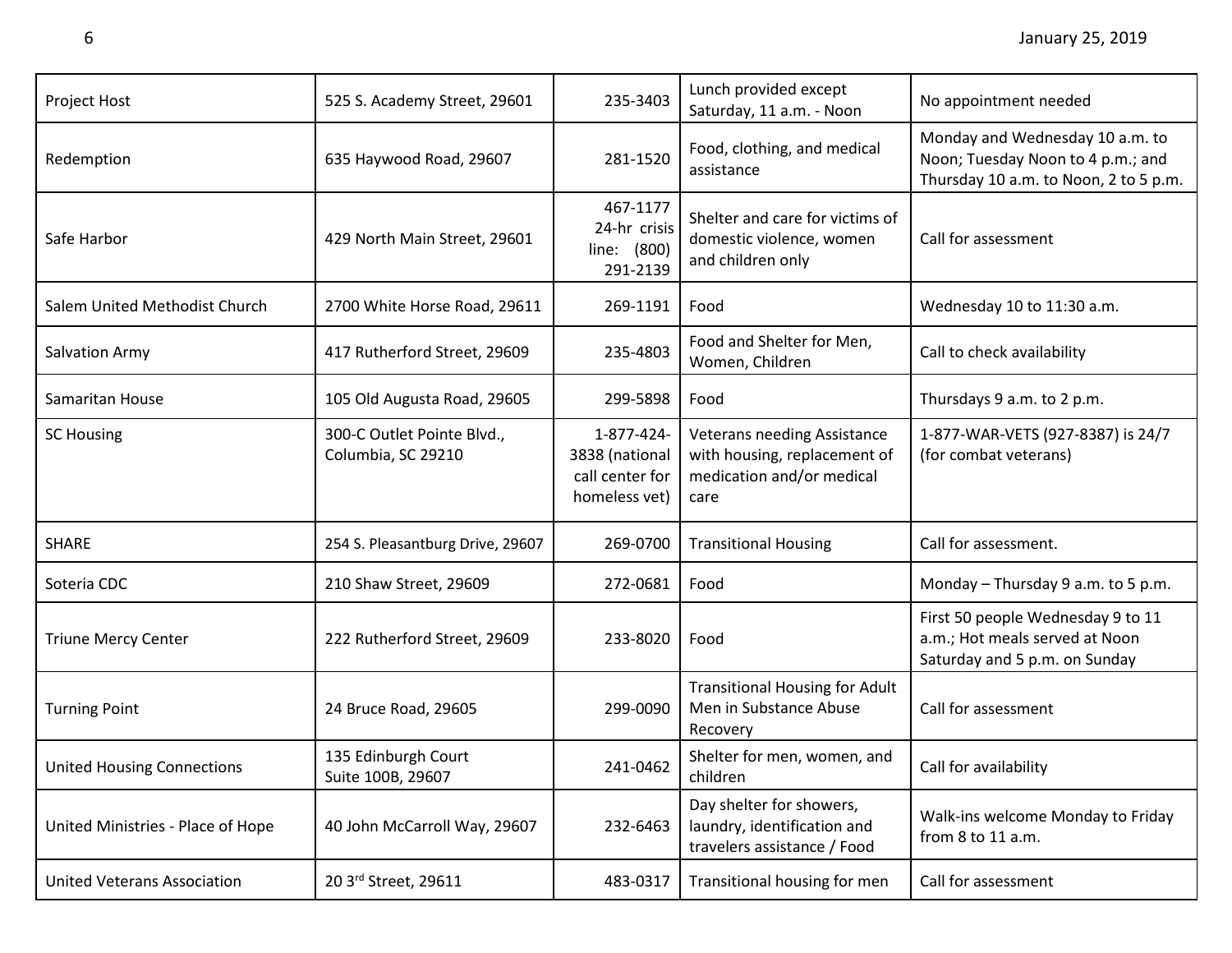| Women Reaching Out      | 11400 Old White Horse Road,<br>Travelers Rest, 29690 | 864-5600 | Substance abuse transitional<br>housing for women | Call for assessment                          |
|-------------------------|------------------------------------------------------|----------|---------------------------------------------------|----------------------------------------------|
| Woodside Baptist Church | 301 Woodside Avenue, 29611                           |          | 271-2781   Food and clothing                      | Monday, Tuesday, Thursday<br>10 a.m. to Noon |

| <b>Foreclosure Prevention</b>                                     |                                            |                |                                                            |  |
|-------------------------------------------------------------------|--------------------------------------------|----------------|------------------------------------------------------------|--|
| <b>Greenville County</b><br>Human Relations Commission            | 301 University Ridge,<br>Suite 1600, 29601 | 467-7095       | greenvillecounty.org/humanrelations/essential services.asp |  |
| Homeownership Preservation<br>Foundation                          | Washington, DC 20005                       | (888) 995-4673 | 995hope.org/                                               |  |
| <b>United Housing Connections</b><br>(Upstate Homeless Coalition) | 135 Edinburgh Court<br>Suite 100B, 29607   | 241-0462       | unitedhousing connections.org/                             |  |
| Urban League of the Upstate                                       | 15 Regency Hill Drive, 29607               | 244-3862       | urbanleagueupstate.org/                                    |  |

| <b>Home Buyer's Assistance</b>                                |                                              |                |                                                            |
|---------------------------------------------------------------|----------------------------------------------|----------------|------------------------------------------------------------|
| City of Greenville<br><b>Community Development</b>            | 206 S. Main Street, 29601                    | 467-4570       | greenvillesc.gov/CommDev/Programs.aspx                     |
| <b>Community Works Carolina</b>                               | 107 West Antrim Drive, 29607                 | 235-6331       | communityworkscarolina.org/                                |
| Homes of Hope                                                 | 3 Dunean Street, 29611                       | 269-4663       | homesofhope.org/                                           |
| <b>Greenville County</b><br><b>Human Relations Commission</b> | 301 University Ridge<br>Suite 1600, 29601    | 467-7095       | greenvillecounty.org/humanrelations/essential services.asp |
| <b>Greenville County</b><br>Redevelopment Authority (GCRA)    | 301 University Ridge<br>Suite 1500, 29601    | 242-9801       | gcra-sc.org/                                               |
| <b>Habitat for Humanity</b>                                   | 49 Greenland Drive, 29615                    | 370-4787       | habitatgreenville.org/                                     |
| Nehemiah Community Revitalization                             | 111 S. Main Street - Suite C<br>Greer, 29650 | 655-5855       | nehemiahcrc.org                                            |
| SC State Housing Finance &<br>Development Authority           | 300-C Outlet Pointe Blvd,<br>Columbia, 29210 | (803) 896-9001 | schousing.com/                                             |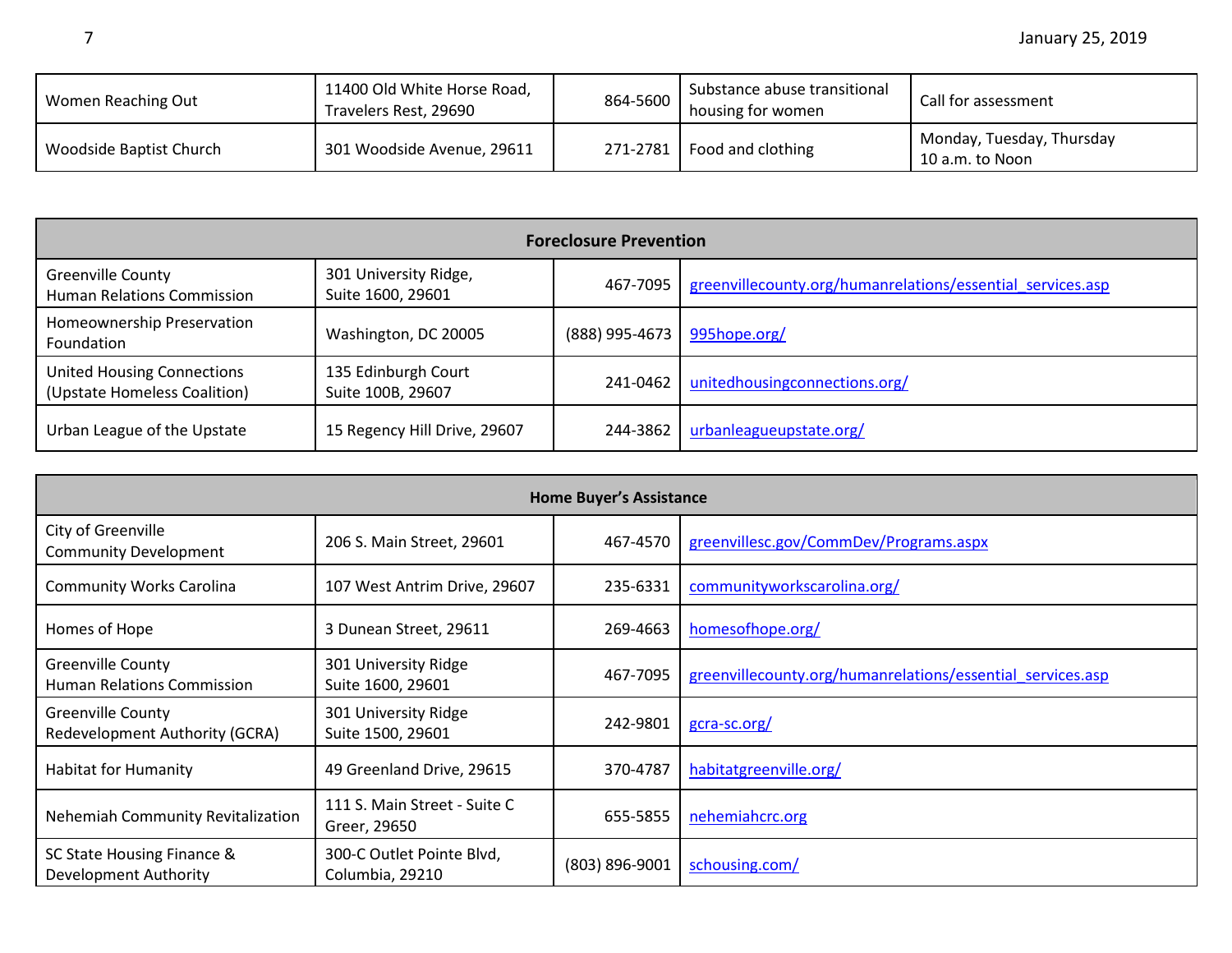| Urban League of the Upstate | 15 Regency Hill Drive, 29607 | 244-3862   urbanleagueupstate.org/ |
|-----------------------------|------------------------------|------------------------------------|

| Home Rehab (for homeowners)                                      |                                           |                       |                                                        |
|------------------------------------------------------------------|-------------------------------------------|-----------------------|--------------------------------------------------------|
| Sustaining Way-<br>for Energy Efficiency in Nicholtown           | 60 Baxter Street. 29607                   | 326-2864              | sustainingway.org/contact-us/                          |
| <b>Butterfly Foundation</b>                                      | 498 Howard Street,<br>Spartanburg, 29303  | 582-4146,<br>ext. 106 | butterfly-sc.com/about-us.html                         |
| <b>Community Conservation Corps</b>                              | Furman University, 29613                  | 294-3680              | furman.edu/ccc                                         |
| City of Greenville Community<br>Development                      | 206 S. Main Street, 29601                 | 467-4570              | greenvillesc.gov/306/Homeowner-Rehabilitation-Programs |
| Greenville County Redevelopment<br>Authority (GCRA)              | 301 University Ridge<br>Suite 1500, 29601 | 242-9801              | gcra-sc.org/                                           |
| Habitat for Humanity -<br>For critical repair and weatherization | 49 Greenland Drive, 29615                 | 312-5011              | habitatgreenville.org                                  |
| Rebuild Upstate                                                  | 601 Green Avenue, 29601                   | 643-5711              | rebuildupstate.org/                                    |
| SHARE                                                            | 254 S. Pleasantburg Drive, 29607          | 269-0700              | sharesc.org/                                           |
| Soteria Community Development<br>Corporation                     | 210 Shaw Street, 29609                    | 272-0681              | soteriacdc.org/programs                                |

| Home Tax Help                                                      |                                                                |          |                                                                            |
|--------------------------------------------------------------------|----------------------------------------------------------------|----------|----------------------------------------------------------------------------|
| Homestead Exemption - exempts<br>taxes on \$50,000 of home's value | For tax payers 65 and over,<br>permanently disabled, or blind: | 467-7040 | http://www.greenvillecounty.org/county_auditor/homestead_exempti<br>on.asp |
| <b>Greenville County Tax Assessor</b>                              | Call with questions about<br>property tax assessments          |          | 467-7040 http://www.greenvillecounty.org/County Auditor/Auditor.asp        |